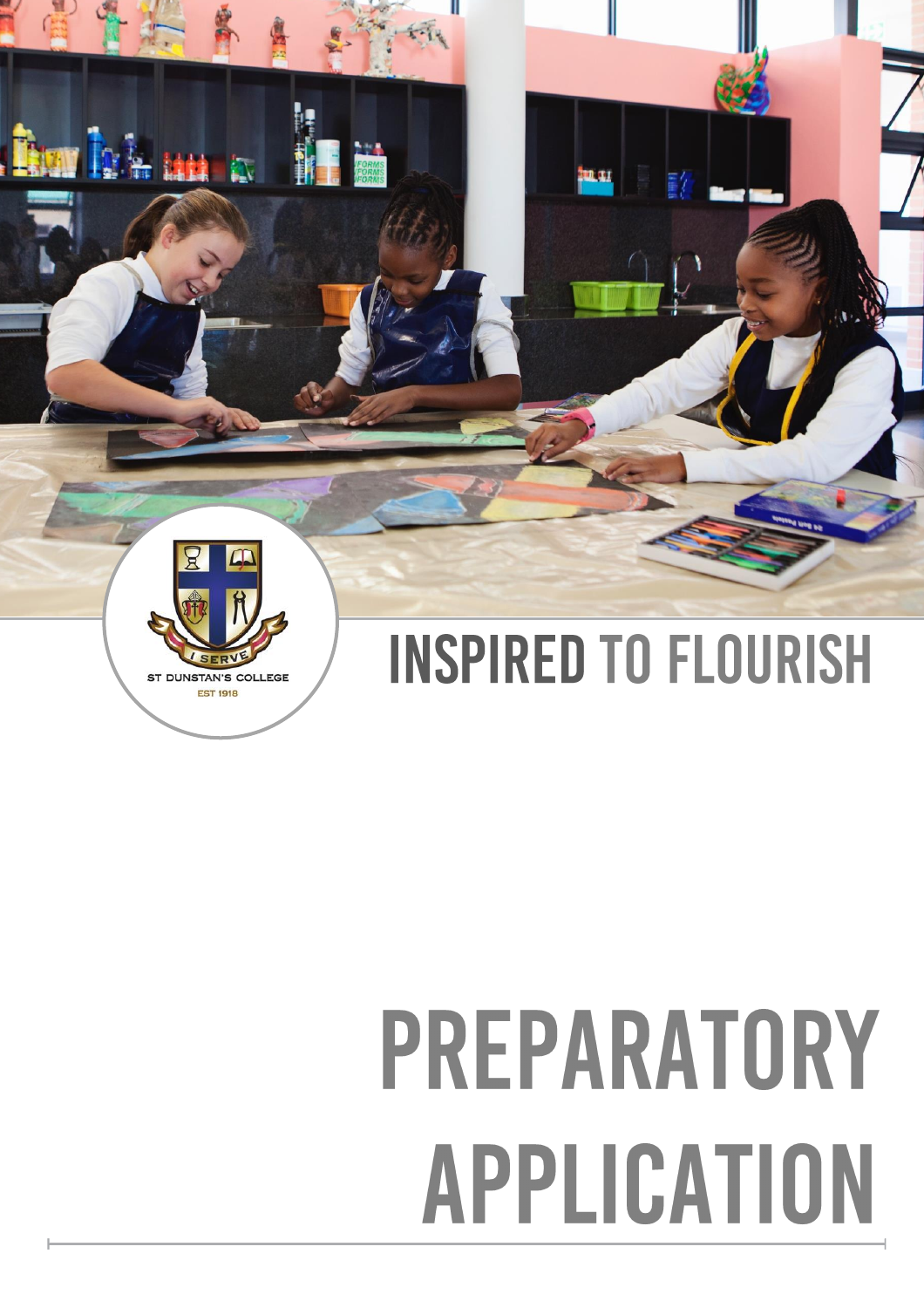

# **INSPIRED TO FLOURISH WELCOME**

Dear Prospective Parent

We at St Dunstan's Preparatory School believe that schools should be affirming places where each and every pupil is given the opportunity to discover, grow and achieve to their maximum potential.

A safe and stimulating environment is created where the love of learning is encouraged and the holistic development of each unique individual is at the forefront of all that we do.

The spiritual, academic, cultural and sporting needs of each child is encouraged in an environment conducive to maximum growth and development.

We understand that pupils learn in different ways and have different needs and abilities. St Dunstan's provides the tools necessary for each pupil to develop into fully functioning, independent, critical thinkers able to take on the challenges facing us in a 21st Century Global environment. Our aim is to be recognised as an exemplary Christian College nurturing principled, independent leadership.

We have pleasure in enclosing an application form for future enrolment into the Preparatory School office. The fee structure and school calendar is attached as a guideline.

Should you wish, you are welcomed to our school to experience with us the important journey we share with our students each day.

Prospective parents may contact Joy Cousins, who will gladly assist. She can be contacted on **073-467-4566** or **jcousins@stdunstans.co.za**/**admissions@stdunstans.co.za.**

Kindly note, there is a high demand for the limited space in our classes, early applications are recommended.

We look forward to meeting you and your children and to a happy association together.

**Yours Faithfully, MR C MCILRATH PREPARATORY SCHOOL HEADMASTER**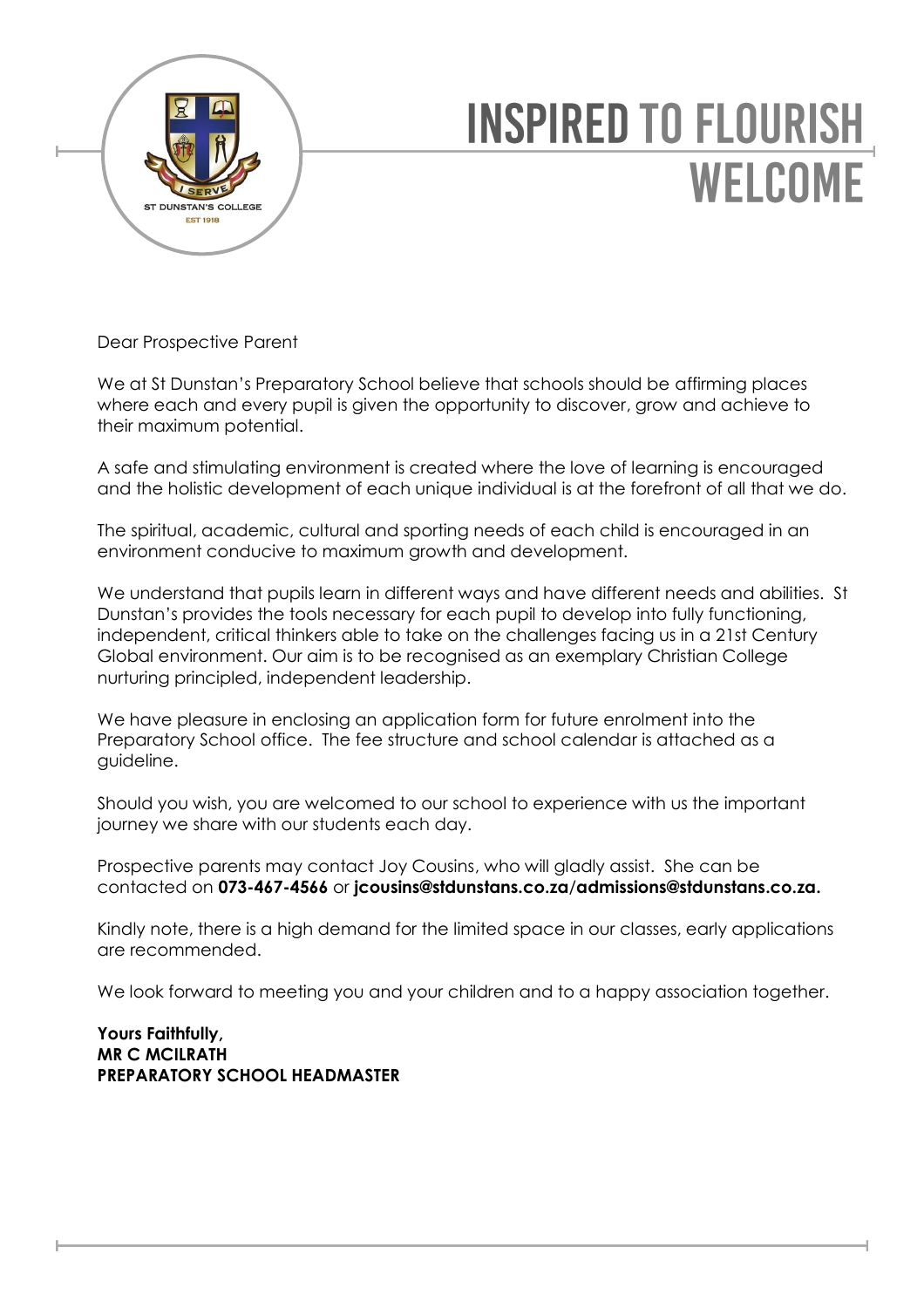

# **INSPIRED TO FLOURISH APPLICATION**

SURNAME OF PUPIL:

#### **FIRST NAMES:**

#### **APPLICATION FOR ADMISSION OF PUPIL TO GRADE \_\_\_\_\_\_\_\_\_\_\_\_\_\_ YEAR \_\_\_\_\_\_\_\_\_**

| APPLICATIONS WILL NOT BE PROCESSED UNLESS THE DOCUMENTS<br><b>REQUESTED BELOW ARE ATTACHED</b> |      |       |  |
|------------------------------------------------------------------------------------------------|------|-------|--|
| A certified copy of the pupil's Birth Certificate/ID                                           |      |       |  |
| Document                                                                                       |      |       |  |
| A copy of the pupil's latest School Report                                                     |      |       |  |
| (Preparatory/College)                                                                          |      |       |  |
| Copy of pupil's residence or study permit (if a foreign                                        |      |       |  |
| pupil)                                                                                         |      |       |  |
| Copy of both parents'/guardians' ID Documents                                                  |      |       |  |
| Copy of previous school's Fee Statement (latest payment)                                       |      |       |  |
| Family connections to St Dunstan's College (state relationship, if<br>applicable)              |      |       |  |
| Name, Surname, Relationship                                                                    | Year | House |  |
|                                                                                                |      |       |  |
|                                                                                                |      |       |  |
|                                                                                                |      |       |  |
|                                                                                                |      |       |  |

| <b>FOR OFFICE USE ONLY</b>        |  |
|-----------------------------------|--|
| Reference number                  |  |
| <b>Interview Date</b>             |  |
| Accepted                          |  |
| <b>Entry Fee Paid</b>             |  |
| <b>Tuition Agreement Returned</b> |  |

**HOUSE**

**WHERE DID YOU HEAR ABOUT ST DUNSTAN'S COLLEGE: Website / Advertising Board / Word of Mouth / Walk-in**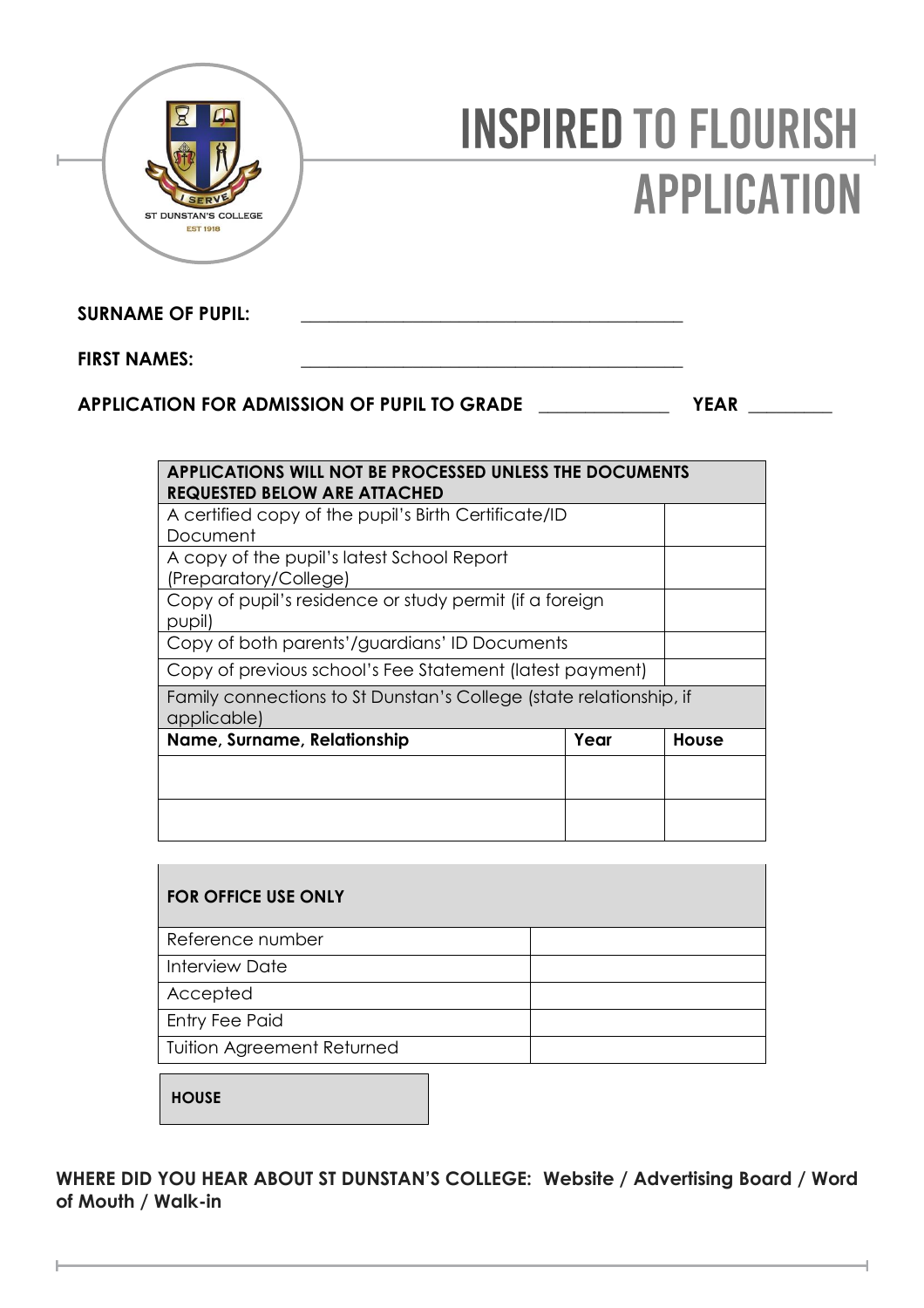## **PARENT/GUARDIAN INFORMATION**

|                | <b>FATHER/GUARDIAN 1</b> |                                                              |            | ID:         |                                  |         |  |
|----------------|--------------------------|--------------------------------------------------------------|------------|-------------|----------------------------------|---------|--|
| Married        |                          | Divorced                                                     | Re-Married |             | Single                           | Widowed |  |
| Title          |                          | First name                                                   |            |             | Surname                          |         |  |
| Home telephone |                          |                                                              |            | Cell number |                                  |         |  |
| Email address  |                          |                                                              |            |             |                                  |         |  |
| Profession     |                          |                                                              |            | Employer    |                                  |         |  |
| Work telephone |                          |                                                              |            |             |                                  |         |  |
| Nationality    |                          |                                                              |            |             | Home Language                    |         |  |
|                | <b>MOTHER/GUARDIAN 2</b> |                                                              |            | ID:         |                                  |         |  |
| Married        |                          | Divorced                                                     | Re-Married |             | Single                           | Widowed |  |
| Title          |                          | First name                                                   |            |             | Surname                          |         |  |
| Home telephone |                          |                                                              |            | Cell number |                                  |         |  |
| Email address  |                          |                                                              |            |             |                                  |         |  |
| Profession     |                          |                                                              |            | Employer    |                                  |         |  |
| Work telephone |                          |                                                              |            |             |                                  |         |  |
| Nationality    |                          |                                                              |            |             | Home Language                    |         |  |
|                |                          | Postal Address - FATHER/GUARDIAN                             |            |             | Postal Address - MOTHER/GUARDIAN |         |  |
|                |                          |                                                              |            |             |                                  |         |  |
|                |                          |                                                              |            |             |                                  |         |  |
|                |                          |                                                              |            |             |                                  |         |  |
|                |                          | Home Address - FATHER/GUARDIAN                               |            |             | Home Address - MOTHER/GUARDIAN   |         |  |
|                |                          |                                                              |            |             |                                  |         |  |
|                |                          |                                                              |            |             |                                  |         |  |
|                | <b>EMERGENCY CONTACT</b> | <b>CONTACT 1: RELATIVE/GRANDPARENT/STEP FATHER or MOTHER</b> |            |             |                                  |         |  |
|                |                          | <b>CONTACT 2: RELATIVE/GRANDPARENT/STEP FATHER or MOTHER</b> |            |             |                                  |         |  |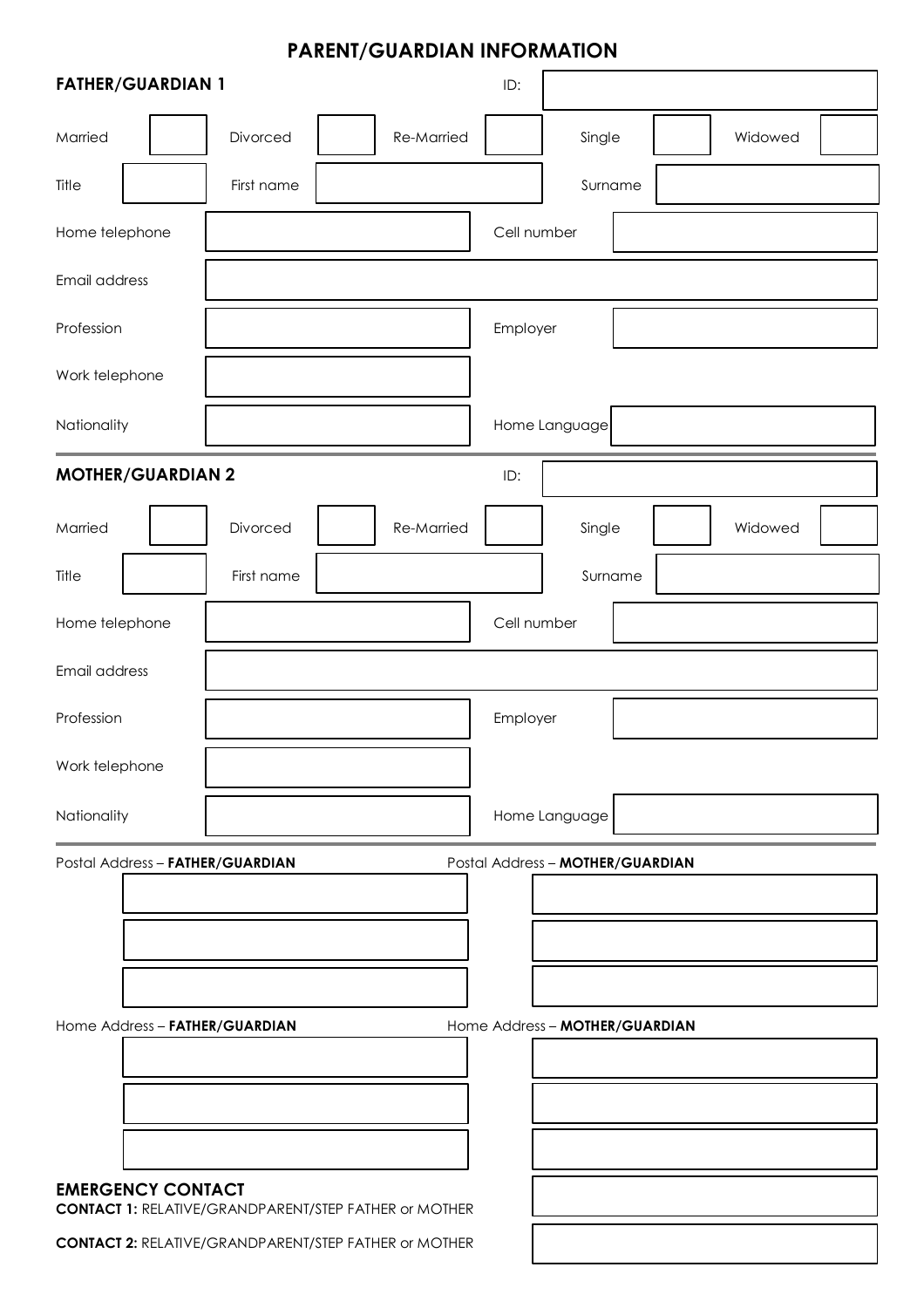## **PUPIL INFORMATION**

| First name                                                          |  |             | ID number       |               |
|---------------------------------------------------------------------|--|-------------|-----------------|---------------|
| Surname                                                             |  |             | Gender          | Date of Birth |
| Middle name                                                         |  |             | Place of birth  |               |
| Preferred name                                                      |  |             | Cell number     |               |
| Relationship to Parent/Guardian                                     |  | Living with |                 |               |
| Residential address of student<br>(if different to parent/guardian) |  |             |                 |               |
| Previous institution                                                |  |             | Born in:        |               |
| Nationality                                                         |  |             | Religion        |               |
| Population Group                                                    |  |             |                 |               |
| Home Language                                                       |  |             |                 |               |
| Medical Aid                                                         |  |             | Number          |               |
| Member's name                                                       |  |             | Member ID       |               |
| Medical Aid plan                                                    |  |             | Other Info      |               |
| Family Doctor                                                       |  |             | Tel/Cell number |               |
| Medical issues (if applicable)                                      |  |             |                 |               |
|                                                                     |  |             |                 |               |
|                                                                     |  |             |                 |               |
|                                                                     |  |             |                 |               |
| Medication (if applicable)                                          |  |             |                 |               |
|                                                                     |  |             |                 |               |
|                                                                     |  |             |                 |               |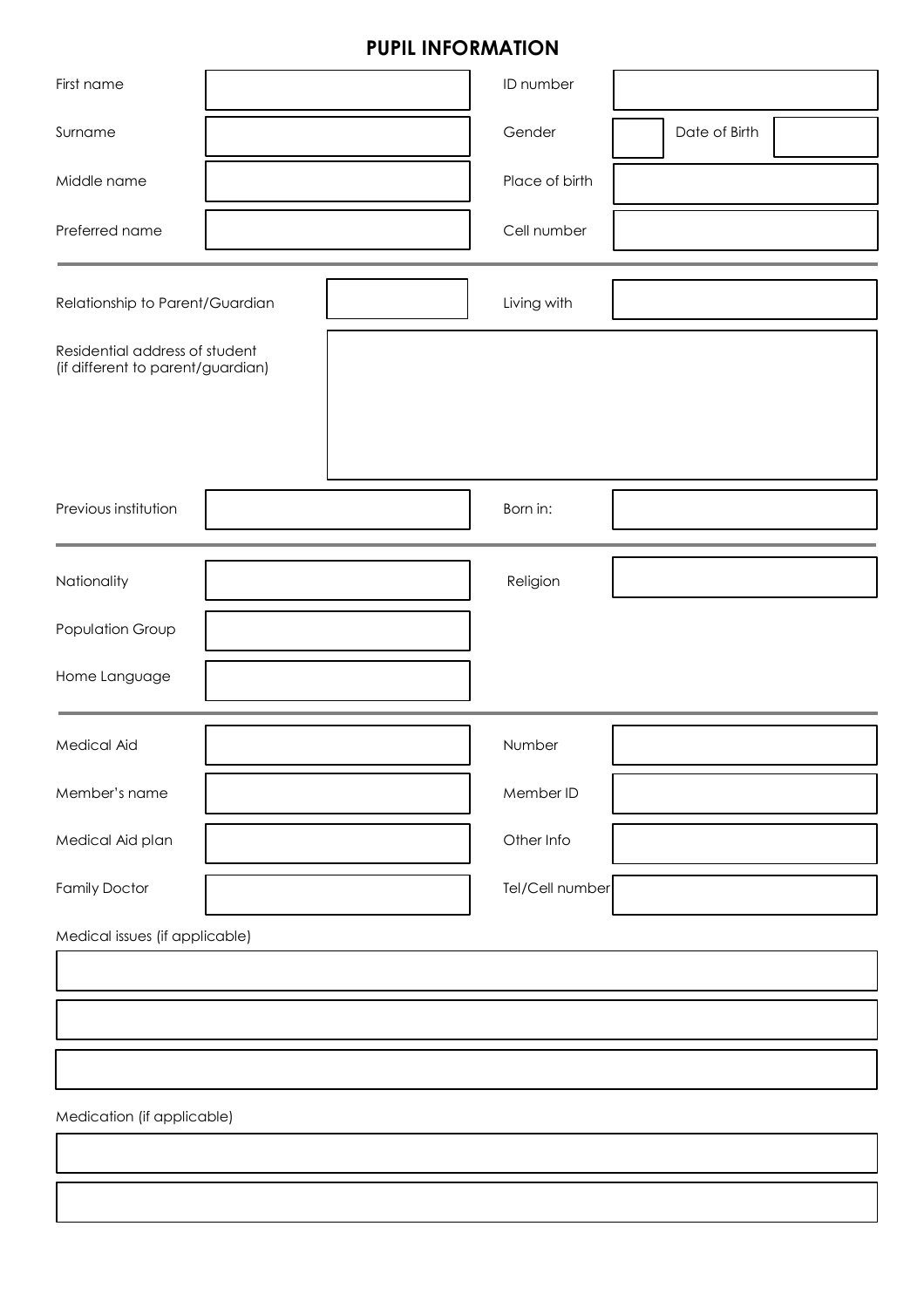#### **PUPIL INFORMATION CONTINUED**

#### **ALLERGIES**

| Allergic to | Medication |  |
|-------------|------------|--|
| Allergic to | Medication |  |
| Allergic to | Medication |  |

#### **PREVIOUS SCHOOL INFORMATION (if applicable)**

| Previous School  |  |
|------------------|--|
| Head of School   |  |
| Telephone Number |  |

#### **EXTRA-CURRICULAR/MURAL ACTITITIES**

Please indicate interest in specified activities by marking in the appropriate box

| <b>SPORT</b>            | <b>CULTURAL ACTIVITIES</b> |  |
|-------------------------|----------------------------|--|
| Archery                 | Art                        |  |
| <b>Athletics</b>        | Chess                      |  |
| <b>Badminton</b>        | Choir                      |  |
| Cricket                 | Computers                  |  |
| Mini Cricket            | Craft                      |  |
| <b>Cross Country</b>    | Drama                      |  |
| Equestrian              | Enviro Club                |  |
| Football                | Eisteddfod                 |  |
| Golf                    | Marimba Band               |  |
| Judo                    | Orchestra                  |  |
| Hockey (boys and girls) | Photography                |  |
| Netball                 | Pottery                    |  |
| Rowing                  | Rota Kids                  |  |
| Softball                | Science Club               |  |
| Squash                  |                            |  |
| Swimming                |                            |  |
| T-Ball                  |                            |  |
| Tennis                  |                            |  |
| Water polo              |                            |  |

List any academic, sporting and cultural awards received/positions of authority held